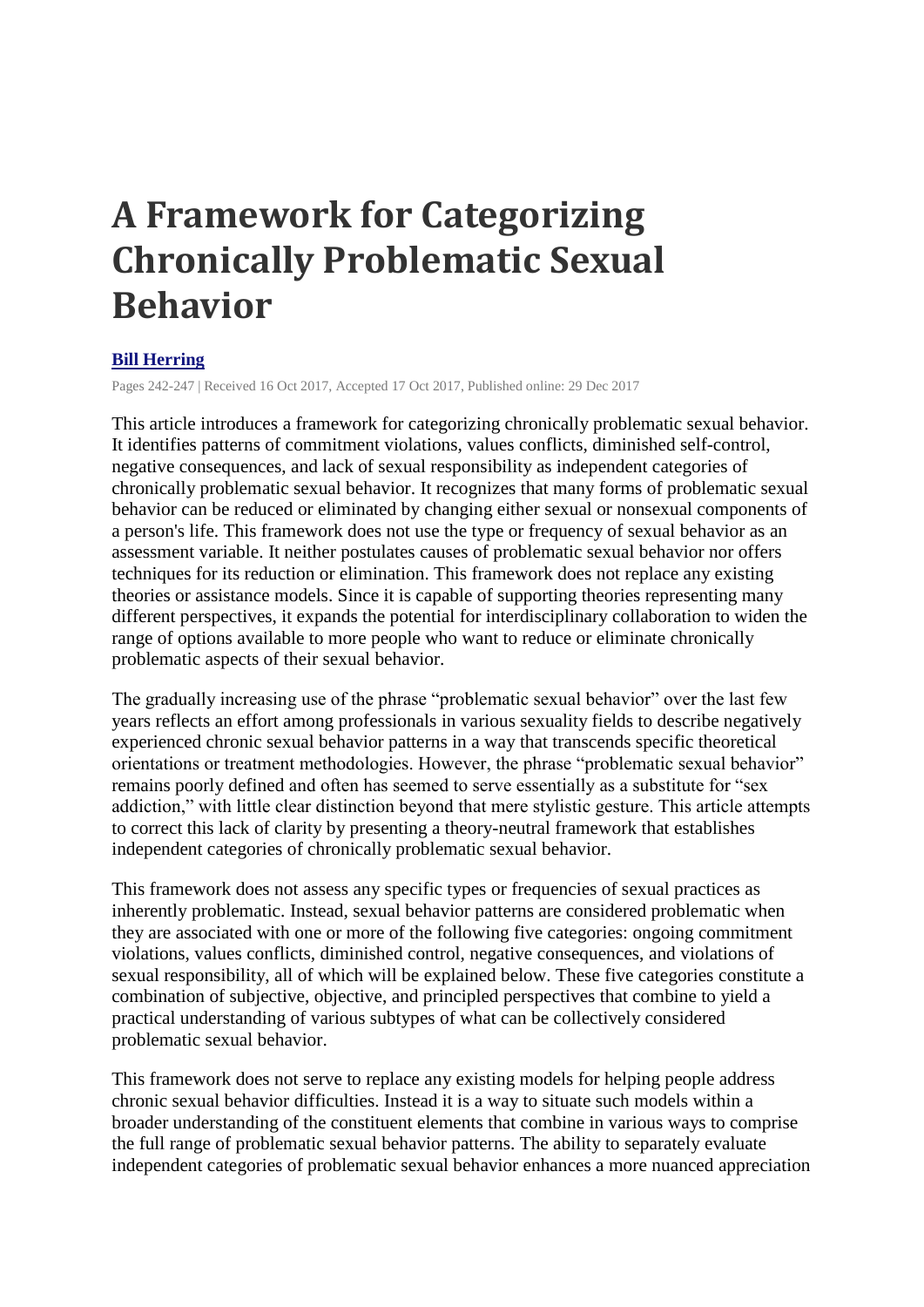of many varied combinations of problematic sexual behavior that are outside the parameters of current assistance models.

As an example, most existing methodologies for addressing problematic sexual behavior require the presence of diminished self-control. This criterion excludes those who may engage in similar behaviors and experience equally severe negative consequences without this characteristic. This means that many people who engage in various manifestations of chronically problematic sexual behavior remain outside the scope of most assistance models. To address this service delivery gap, this framework provides a foundation for developing models to help such people without requiring diagnoses, labels or even the establishment of individual pathology. Since it provides a conceptual foundation for the creation of assistance protocols for sexual behavior patterns that are problematic but not necessarily pathological, a diagnostic label indicative of individual pathology is not a necessary condition to access formalized professional help in reducing, controlling or eliminating some problematic form of sexual behavior.

# **This framework includes five categories of problematic sexual behavior**

As stated, this framework does not use the type or frequency of consensual sexual behavior to indicate problematic sexual behavior since this risks pathologizing people for whom that behavior has normative or adaptive meaning, function and outcome. Instead, this framework describes sexual behavior as problematic if it consistently:

- Conflicts with a person's commitments and/or
- Conflicts with a person's values and/or
- Conflicts with a person's self-control and/or
- Results in negative consequences and/or
- Lacks fundamental sexual responsibility

These five categories each yield a question to consider when assessing for any problematic components of a person's ongoing sexual behavior:

- Commitments—are you keeping your promises?
- Values—are you OK with what you are doing?
- Control—are you in control of yourself?
- Consequences—is everything OK?
- Responsibility—are you protecting others?

Several of these categories of problematic sexual behavior can be reduced or eliminated by changing either sexual or nonsexual aspects of a person's life. Here is more detail about the five categories of problematic sexual behavior.

#### **1. Commitment conflicts**

Problematic sexual behavior includes recurrent sexual behavior that significantly conflicts with a person's sexual or nonsexual commitments. When sexual behavior consistently conflicts with a person's important commitments that sexual behavior is inherently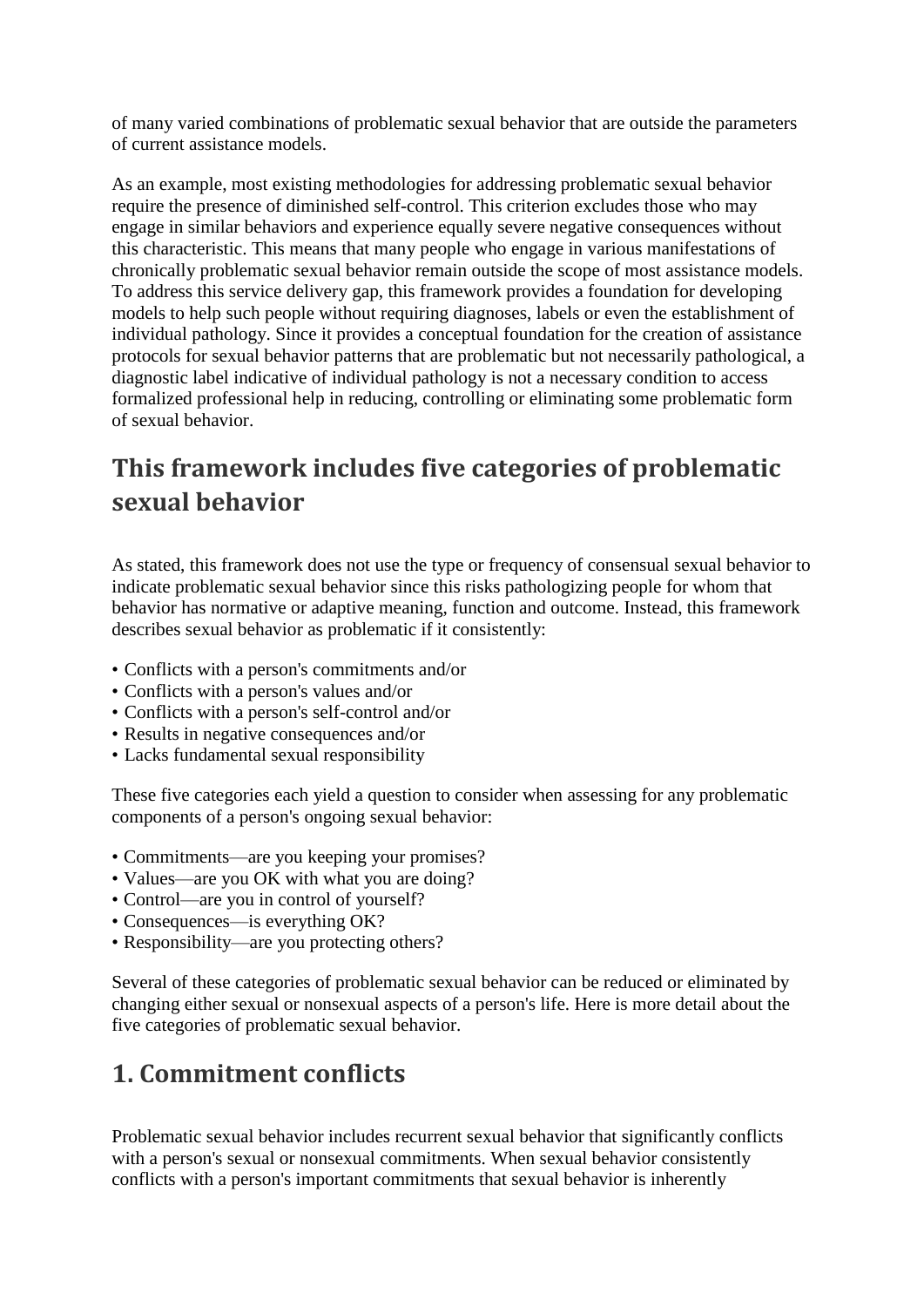problematic. Such conflict can be reduced or eliminated by altering the sexual behavior and/or the commitment.

While common commitment conflicts related to problematic sexual behavior involve occupational, legal, social, or other obligations, a particularly devastating commitment violation involves sexual behavior that occurs without the knowledge or consent of a primary relationship partner. The problematic aspect of this category is therefore not the type or frequency of the actual sexual behavior but rather the secrecy and deception that surrounds it, often driven by some combination of shame, fear and/or the desire to continue the behavior.

### **2. Values conflicts**

Problematic sexual behavior includes recurrent sexual behavior that significantly conflicts with a person's core values. When sexual behavior consistently conflicts with a person's deeply held values that sexual behavior is inherently problematic. People can reduce or eliminate this conflict by modifying their sexual behavior and/or their personal value system.

It's not news that people tend to have lots of competing values. Often these opposing values do not cause direct conflict, while at other times they represent a moral crisis. Some values are professed and others are assumed. Some values are lifelong convictions and some change over time. Some values don't require much effort to maintain while others present many challenges to a person's commitment.

A common way people manage competing values is by avoiding situations that are likely to bring them into direct conflict. Sometimes this avoidance is accomplished through reduced self-awareness, such as can occur when a person tries to separate sexual behavior from the painful knowledge of how it conflicts with important values such as honesty, trustworthiness and fidelity.

Another type of values conflict is increasingly being reported by people who engage in extensive viewing of internet pornography and subsequently develop unintended changes in what they experience as sexually arousing. These changes are problematic when they significantly conflict with a core component of a person's values, identity, or normative assumptions.

# **3. Self-control conflicts**

Problematic sexual behavior includes recurrent sexual behavior that significantly conflicts with a person's self-control. When sexual behavior consistently conflicts with the capacity to exercise sufficient control over one's choices, that sexual behavior is inherently problematic.

This is the form of problematic sexual behavior that has generated the most models and theories. It is the basis for models like sex addiction, compulsive sexual behavior, hypersexuality and out-of-control sexual behavior.

#### **4. Negative consequences**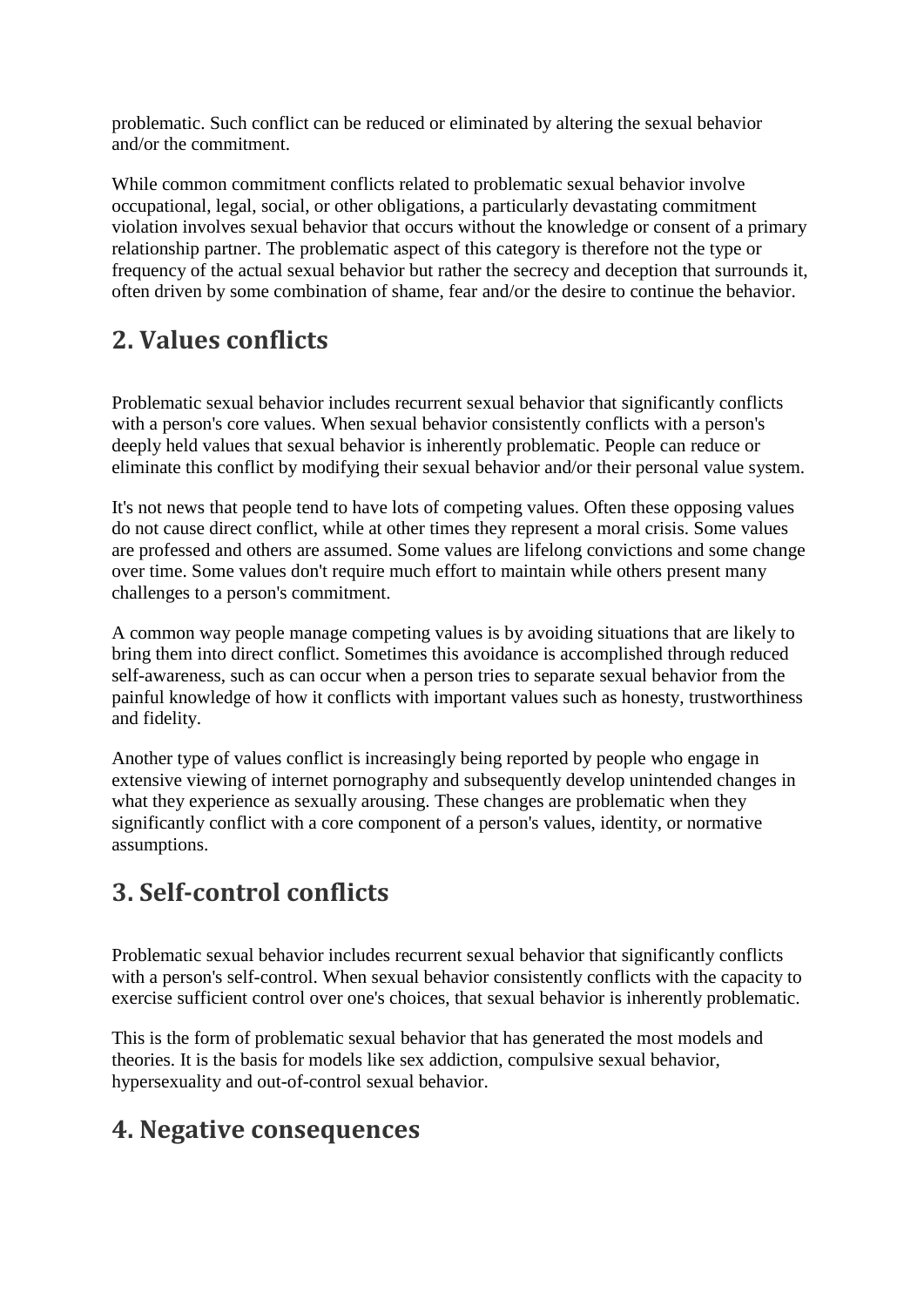This category addresses the reality that ongoing patterns of sexual behavior may not conflict with a person's commitments, values, or self-control and yet still result in significantly negative consequences. By any definition a prostitution arrest is a problematic outcome even if it is freely chosen and not incongruent with a person's values. The same goes for a person who views internet pornography in a manner that results in unintended erectile dysfunction during partnered sex. When sexual behavior consistently results in negative consequences that sexual behavior is inherently problematic.

# **5. Lack of sexual responsibility**

This category addresses the reality that sexual behavior patterns may not conflict with a person's commitments, values, or self-control or result in personal negative consequences and yet still be considered problematic due to violation of established principles of sexual health related to responsible sexual behavior. Problematic sexual behavior includes recurrent sexual behavior that significantly conflicts with the following universal sexual health guidelines:

- Everybody consents to the sexual behavior.
- Everybody is protected from unwanted physical consequences.
- Nobody is exploited for another person's sexual gratification.

When sexual behavior consistently conflicts with any of these universal principles of sexual responsibility, that sexual behavior is inherently problematic. By this measure many more people experience consistently problematic aspects of their sexual behavior than are currently receiving benefit from existing assistance models.

# **This framework does not postulate causes of problematic sexual behavior**

In addition to not evaluating the type or frequency of sexual behavior, this framework does not postulate any causes of problematic sexual behavior, nor does it offer any techniques for its reduction or elimination. That's the function of models and theories, which are described below. This framework acknowledges that problematic sexual behavior can result from many circumstances:

- It could represent a form of addiction.
- It could be a manifestation of a concurrent mental illness (such as a bipolar disorder or narcissistic personality disorder).
- It could be related to other medical conditions (such as hypersexual behavior resulting from Parkinson's medication).
- It could reflect a person's core nature (such as a closeted homosexual or bisexual person engaging in same-sex behavior).
- It could represent a trauma re-enactment.
- It could be a fetish that is troublesome to a person.
- It could represent a relative deficit in a person's moral code ("it's OK if nobody") knows").
- It could represent a relative deficit in a person's reflective and predictive ability ("I never really thought about the consequences").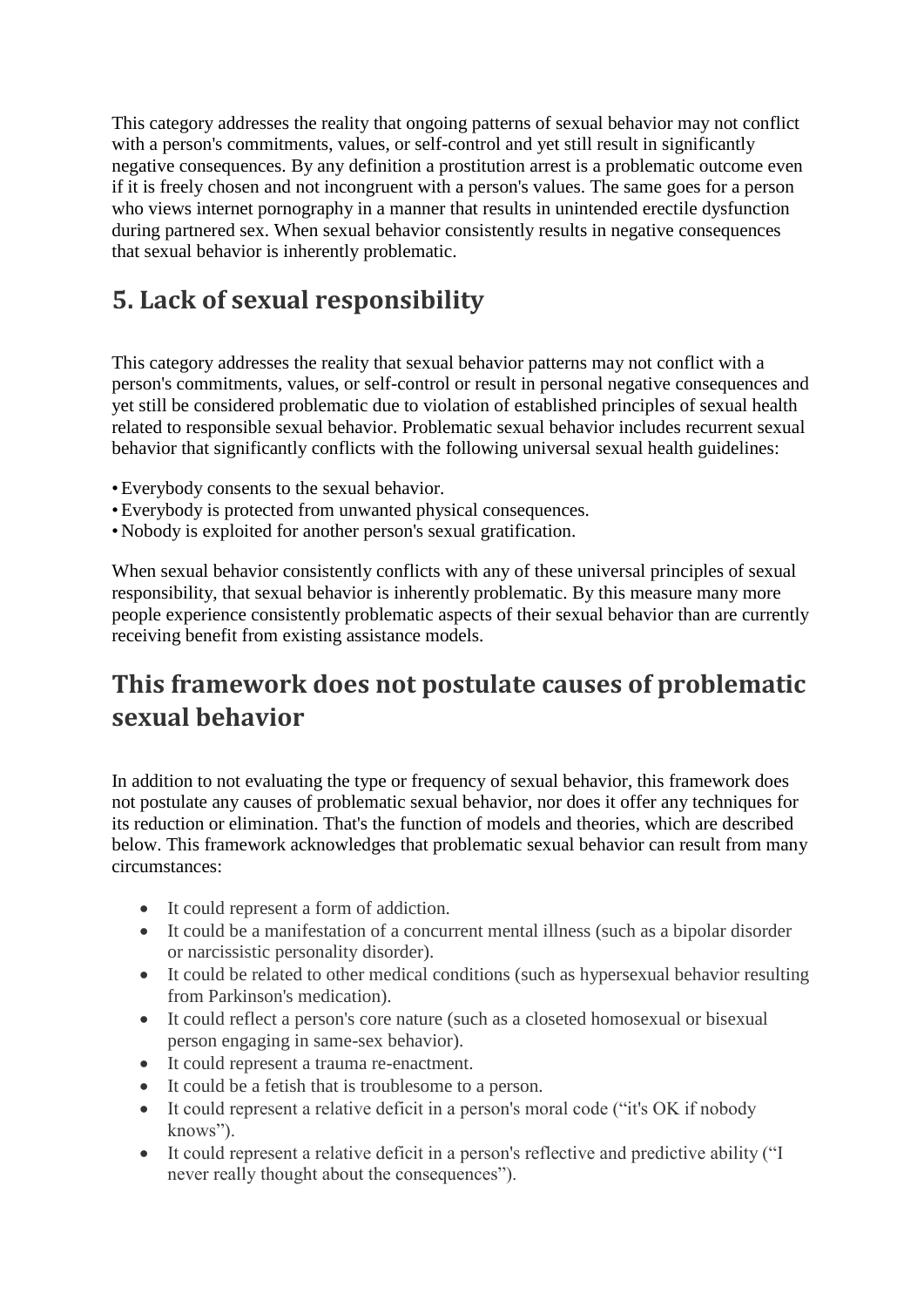• It could represent an undue cultural influence on sexual behavior choices ("Real men need lots of sex").

These or other factors can contribute to any of the five categories of problematic sexual behavior. This framework creates the conditions to address each of these possibilities, thus increasing the number of people who are eligible for receiving formalized assistance for the problematic aspects of their sexual behavior.

### **A conceptual framework differs from a model or theory**

It is important to understand that this framework for conceptualizing problematic sexual behavior differs from a model or theory. A conceptual framework refers to a set of concepts and relationships that are proposed as the basis for understanding something being considered. A framework is the essential perspective for considering an issue. It provides the foundational assumptions that are necessary for the creation of models, which are attempts to describe how the key concepts of the framework are potentially interrelated.

Models, in turn, are the basis for formulating and testing theories, which are predictions about the best way to manage the relationships between the framework's key concepts. Theories, in turn, are used to develop methods for achieving these preferred relationships. Finally, sets of methods form methodologies for achieving desired goals in a manner that is consistent with the theories, models and foundational assumptions supported by the framework.

Differences in frameworks typically lead to differences in assessment, goals, strategies, and outcomes. There will always be ways to understand populations and outcomes beyond the contours of any one theory or model. When there are few choices there are more ways to fail. If a healthcare professional utilizes methodologies derived from only one model then anyone not experiencing sufficient benefit is either not doing it right or the model is not an ideal fit. This framework is therefore useful in supporting the development of expanded models to help more people. By providing an opportunity to develop many different models and theories it will be possible to help a larger number of people than currently are eligible to receive services under models that require the presence of diminished control.

#### **Summary**

To review, this framework establishes commitment violations, values conflicts, diminished self-control, negative consequences, and inadequate sexual responsibility as independent and equally sufficient determinants of problematic sexual behavior.

This framework does not consider the frequency or type of sexual behavior. It postulates no causes nor suggests any solutions for the problematic sexual behavior. It recognizes that many forms of problematic sexual behavior can often be reduced or eliminated by changes in either the sexual or nonsexual components of a person's life. As a theory-neutral framework it can be utilized to support models and methodologies representing many different perspectives.